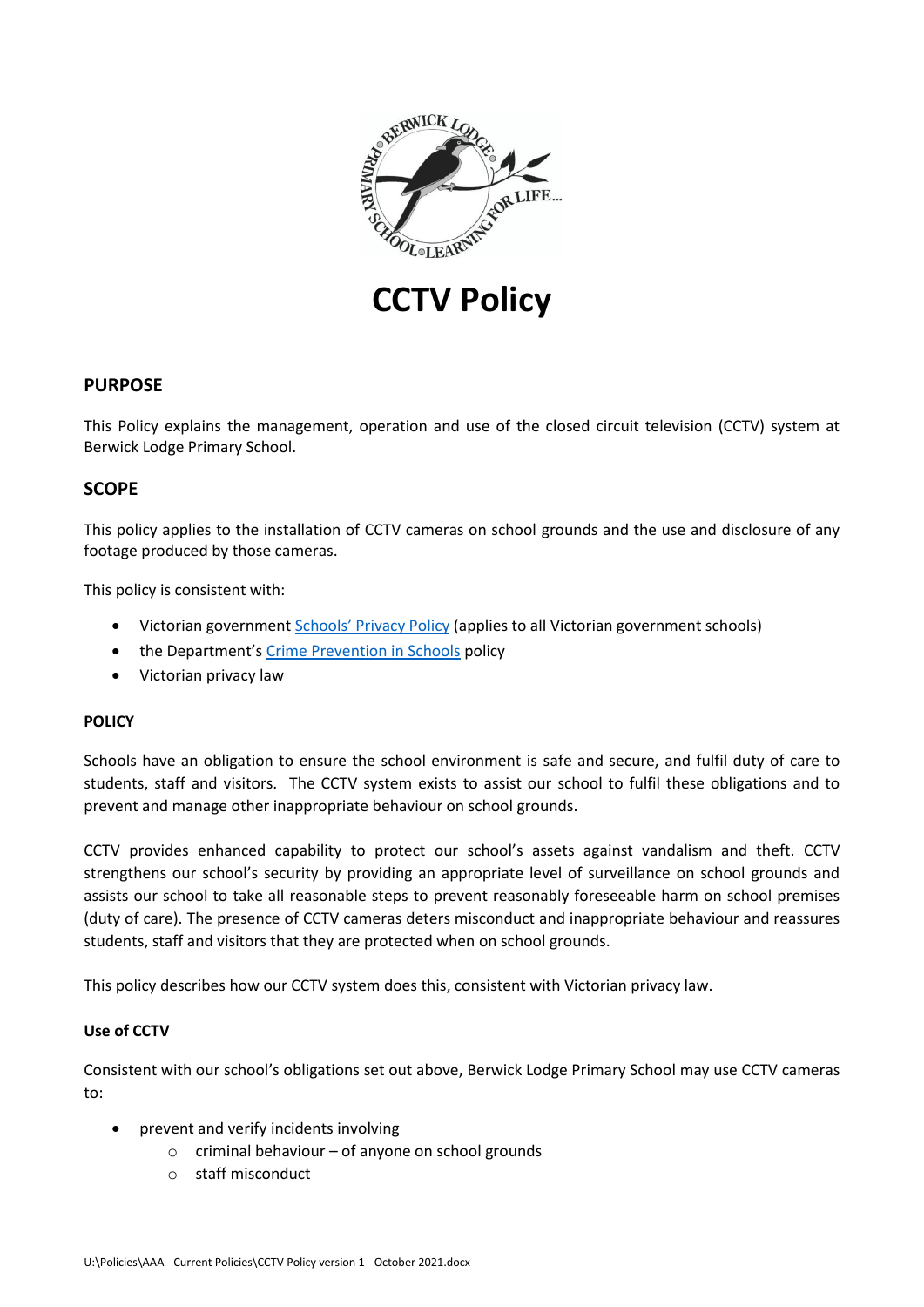- $\circ$  other inappropriate behaviour including of students, staff, visitors or members of the public. For example, this means the school may use CCTV footage of incidents to help inform decisions about student management
- verify other incidents involving students, staff and visitors (e.g. incidents in which a person has sustained injury, loss or damage on school premises)
- to provide the Principal with visual coverage during emergencies

CCTV cameras are NOT:

- hidden or covert
- located in private areas such as toilets, changing rooms or staff rooms
- used to monitor student or staff work performance

### **Location of CCTV cameras in our school**

In our school, CCTV cameras are located around the:

- School main building
- BER Building
- Portables / 5&6 Building
- Gymnasium / Basketball Courts
- Ovals
- After School Care Building

A notice is located near the CCTV camera which alerts people to the presence of the camera and this CCTV Policy.

#### **Access to CCTV footage**

CCTV footage is only accessed for the purposes set out in this policy (see 'Use of CCTV footage') and only by the following people:

- 1. the Principal or nominee, including people explicitly authorised by the Principal
- 2. central and regional Department staff, when required to assist the school for an above purpose
- 3. any other people permitted by law.

#### **Showing footage to staff, students and/or their parents involved in incidents**

When using CCTV for the purposes listed in this policy under the heading 'Use of CCTV' and only when appropriate, the Principal may show specific footage of an incident to those directly involved, including relevant staff, students and/or their parents.

This means that any person on school premises may be captured on CCTV footage of an incident that the Principal may subsequently show to staff, students and/or their parents.

The school cannot give copies of CCTV footage to staff, students, parents or any other parties.